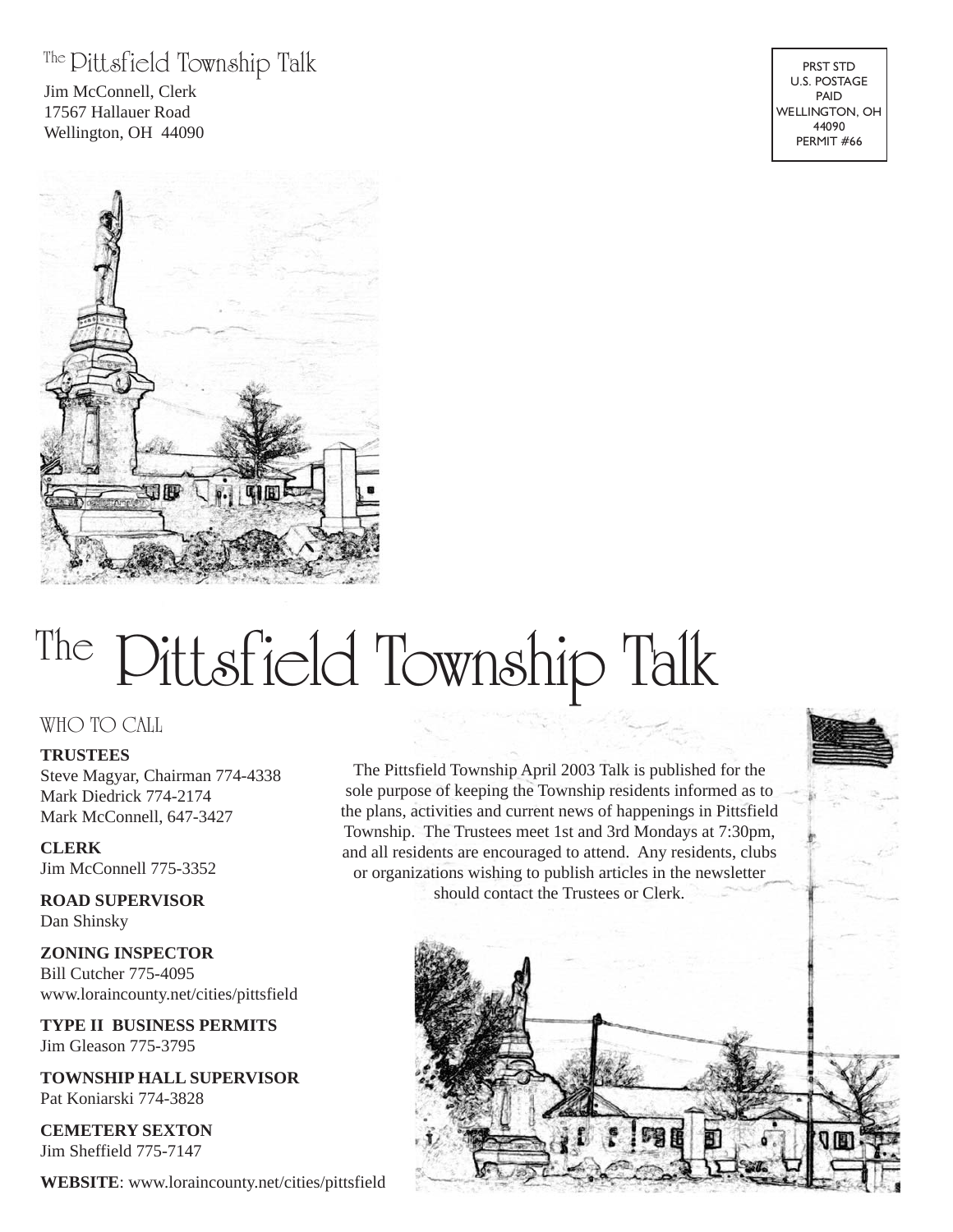## Interested in Preserving the Rural Character of Pittsfield? Meeting on Selling/Donating Development Rights

### **A meeting for those interested in preserving their land through the Ohio Department of Agriculture's (ODA) Purchase of Development Rights program will be held from 7 to 9 p.m. April 9, 2003 at the Oberlin Public Library.**

Under the state's program, by voluntarily selling an agricultural easement to the Ohio Department of Agriculture, the landowner can be paid the difference in price between the agricultural value and the development value and be assured the land will never be developed for any purposes except agricultural.

The meeting will include three presentations on:

- **Integrating land preservation into estate planning**
- **Income tax and estate settlement implications for easement sale and/or donation**
- **• Ohio Agricultural Easement Purchase Program (AEPP)**

This meeting is sponsored by Erie, Huron and Lorain County Ohio State University Extension, Firelands Land Conservancy, Oberlin Design Initiative and the Oberlin Open Spaces and Visual Environment Commission. For more information, call (440) 326-5856.

## Zoning Inspector Applications

**T**he Pittsfield Township Trustees are seeking applicants for the position of township Zoning Inspector. This position will be open as of June  $1<sup>st</sup>$  and applications need to be submitted by 7:30 pm, April 21<sup>st</sup> to Jim McConnell, Clerk.

Additional information about the duties, responsibilities and salary can be obtained from any of the township Trustees.

## Spring is Sprung

Now that the long hard winter is finally<br>receding and we can turn our thoughts<br>snow shovels to lawn mowers, please receding and we can turn our thoughts from snow shovels to lawn mowers, please give us your assistance regarding cemetery memorials and decorations. Dan will soon be needing to mow and trim in the township cemeteries and his job will be significantly easier if we all remove the planters and wreaths that have accumulated since last fall. With Easter being late this year, special consideration will be given to those spring memorials. All older

memorials will be removed and discarded if still in place when mowing and trimming become necessary. Thank you for your help.

### Lorain County Community Policing Program Needs Your Support

**Each year the Lorain County Sheriff's Office** organizes many child and adult safety programs **throughout the county, including Police Week at** the Westfield Shopping Town, The Lorain County Fair, Safetytowns and many individual requests from county organizations and clubs. These programs have continually expanded over the years, but the funding has not.

The Community Policing Unit would like to raise \$4,000 to update and expand safety and awareness programs in our community. Pittsfield Township cannot use public funds for this purpose, but would like to encourage residents to send private donations to: Lorain County Community Policing Program, c/o Lorain County Sheriff's Office, Elyria, Ohio 44035.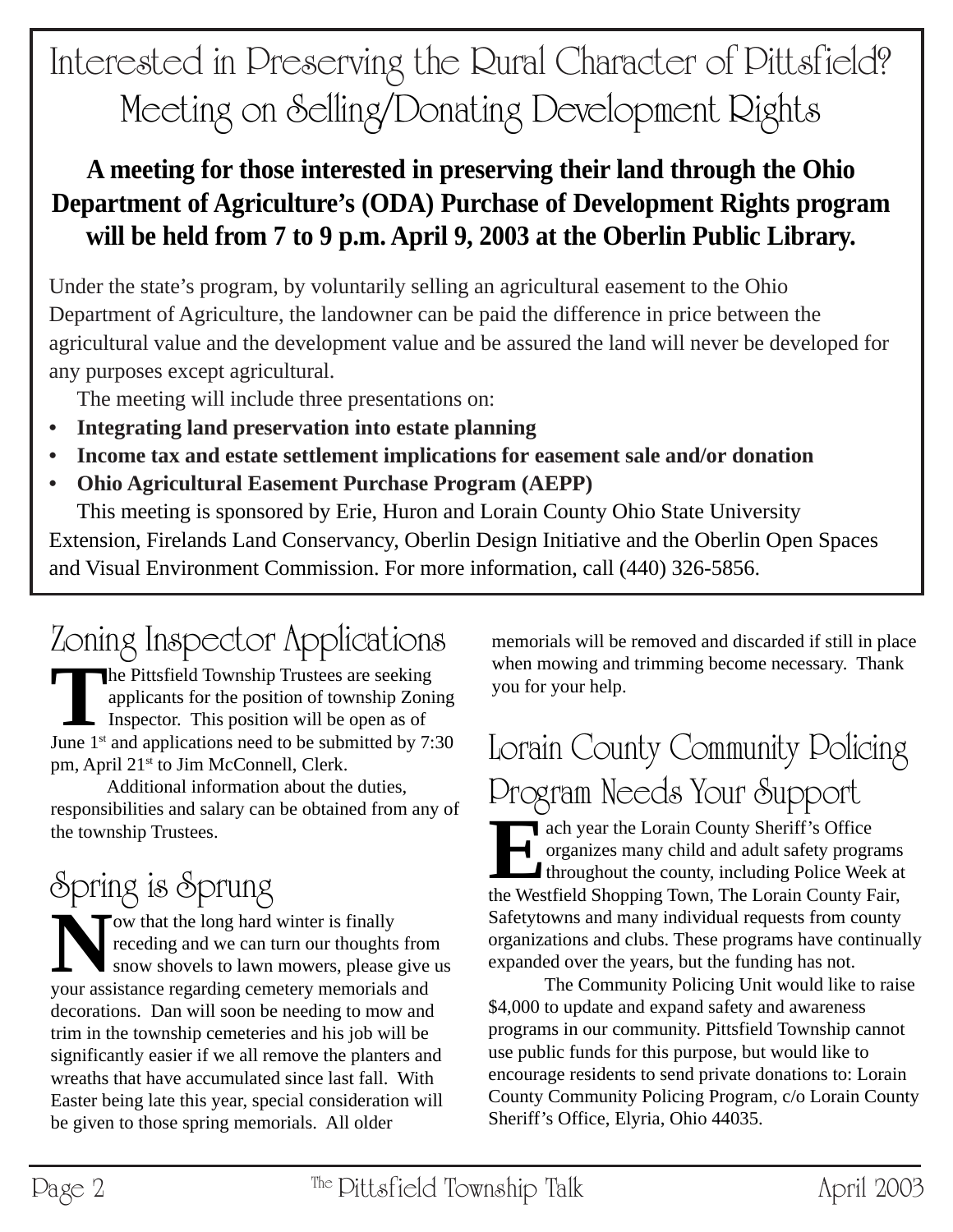## Pittsfield Township Residents:

**Has cabin fever got you down? Are you feeling trapped indoors? Never fear ... we're here!**



## *Route 21 Oberlin/Wellington*

**The table below indicates partial service available Monday through Friday. For complete schedule or general information please call 233-7868 or 329-5545**

| <b>NORTHBOUND</b><br>Main St. & Herrick Ave. | <b>SOUTHBOUND</b><br>East College@ Rax |
|----------------------------------------------|----------------------------------------|
| 6:30 a.m.                                    | $6:21$ a.m.                            |
| 9:30 a.m.                                    | $9:21$ a.m.                            |
| 12:30 p.m.                                   | 12:21 p.m.                             |
| 3:30 p.m.                                    | $3:21$ p.m.                            |
| 5:30 p.m.                                    | 5:21 p.m.                              |
| 7:30 p.m.                                    | $7:21$ p.m.                            |

**Pittsfield Trustees have opened up the town hall parking lot for LTC riders. Just park your car and hop aboard the Route 21!**

**If you need assistance in planning your trip, call one of our friendly and helpful Customer Service Representatives at one of the numbers listed below. For more information on services available in your area or for general information please call Customer Serice at 324-6955 or 949-2525**

**Lorain County Transit** can get you where you need to go! Whether it's a historical escape to the quaint town of Oberlin for antiquing and lunch or a shopping spree at Westfield Town Center in Elyria, LCT is here for you! We can move you from city to city without the worries of heavy spring road construction.

LCT has Fixed Route service that runs from the transfer point in Elyria, through Oberlin and downtown Wellington. Serving areas such as: LCT's Park-N-Ride lot, Oberlin Industrial Park, Concord Manor, Drug Mart,

Missler's, Oberlin College, Lorain County JVS, Downtown Wellington, St. Patrick's Manor, Heritage Square Apartments, and anywhere in between.

Don't forget about LCT's Dial-A-Ride service! Dial-A-Ride is a curb-to-curb service for those unable to use the Fixed Route system. Dial-A-Ride requires 48 hours advance scheduling and trips are provided on a seat avaialble basis. For further information on Dail-A-Ride please call scheduling at 324-6955 or 949-2525

## Lorain County Transit...

#### Together We're Making a Difference

www.LorainCountyTransit.com

April 2003 The Pittsfield Township Talk Page3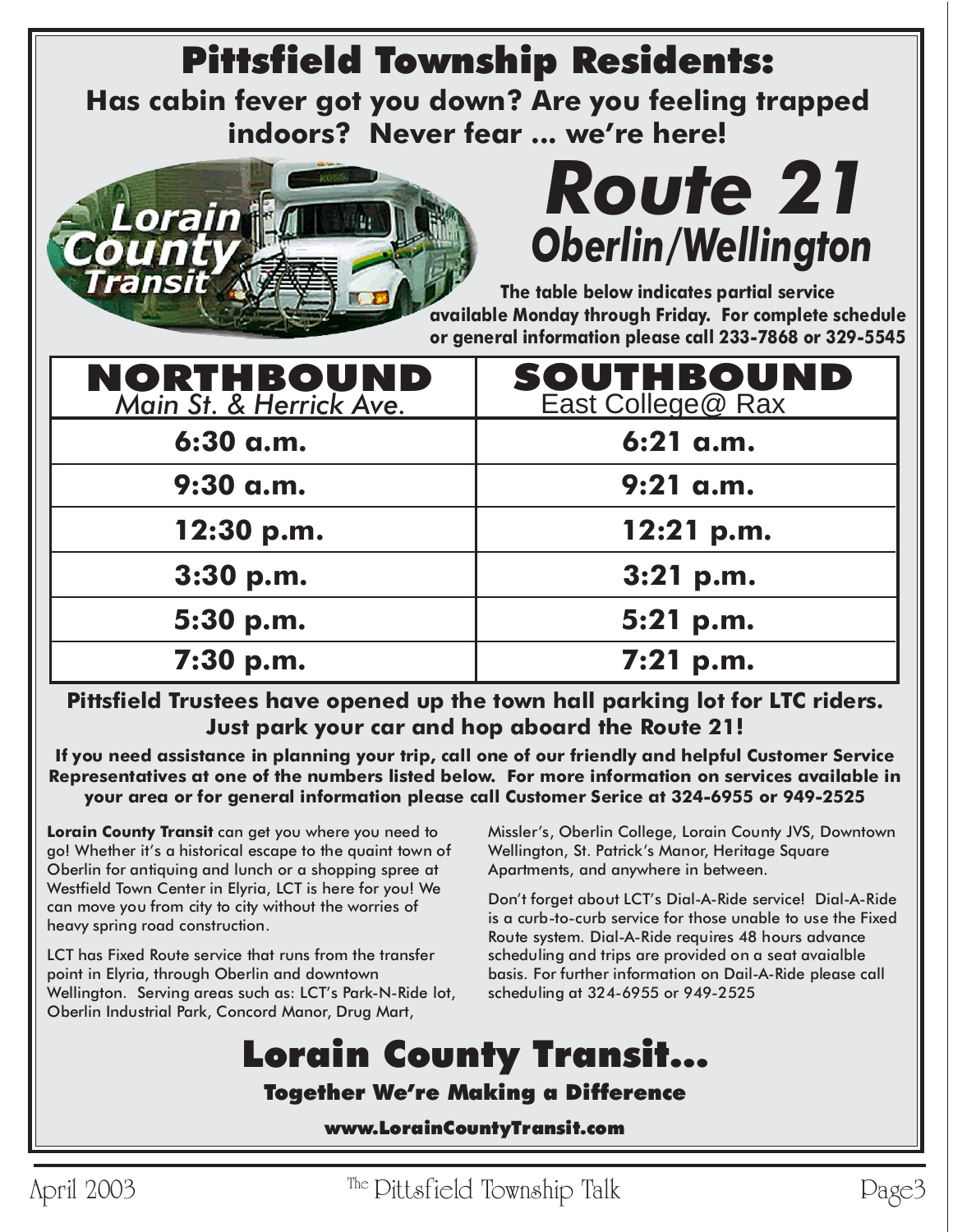### New Zoning Resolution is Now in Effect!

Ittsfield's new Zoning resolution was passed in<br>December and went into effect January 16<sup>th</sup> of<br>year. Major changes in zoning permits are in at<br>All construction with a foundation and a roof will now December and went into effect January 16<sup>th</sup> of this year. Major changes in zoning permits are in affect. All construction with a foundation and a roof will now require a zoning permit, including agricultural use buildings. Ag use buildings will be free from any township fees provided that they are to be used by a defined farm. The process is simple with a sketch or drawing of the parcel with all buildings located, use of building, size of building, dimensions from road, side lot line, rear lot line and other buildings.

The permit process for commercial and industrial use has been changed as well. The process is more comprehensive with the business going though a site plan review by the Zoning Board for compliance with the new Zoning Resolution. This should assure the residents of Pittsfield Township that we will have businesses that would enhance property values and quality of life for the residents. Items required for businesses to enhance their properties will include landscaping buffers and enclosed

areas for business vehicles and unsightly materials used in the business. New sign regulations are also in effect.

The residential permit process has changed very little. The major change for residential permits will be the process by which family businesses are allowed and accessory buildings will be limited in size.

The new Zoning Resolution can be obtained online at http://www.loraincounty.net/cities/Pittsfield, or on disk free of charge or printed at a fee of \$10 from Bill Cutcher, Zoning Inspector or Steve Magyar, Trustee.

### Oberlin Public School Levy

**R**esidents within the Oberlin City School District will be asked to vote May 6, 2003 on two funding issues for the school district. Issue 12 is a proposed school district annual income tax of onequarter of one percent (0.25%) beginning January 2004, to be used to cover current expenses. Issue 13 is a proposed additional tax, also to cover current expenses, of 8.0 mills, or 80 cents per \$100 of real estate valuation for five years.

Please consider these issues carefully and cast your vote on May  $6<sup>th</sup>$ .

## Where Can I Dispose of ...

Paint, motor oil and all other household hazardous waste?

## **Check this out!**

## And What About Tires?

### Lorain County Solid Waste Management District Tire Collection Day is May 17, 2003

New Russia Township Hall 46268 Butternut Ridge Road, Oberlin

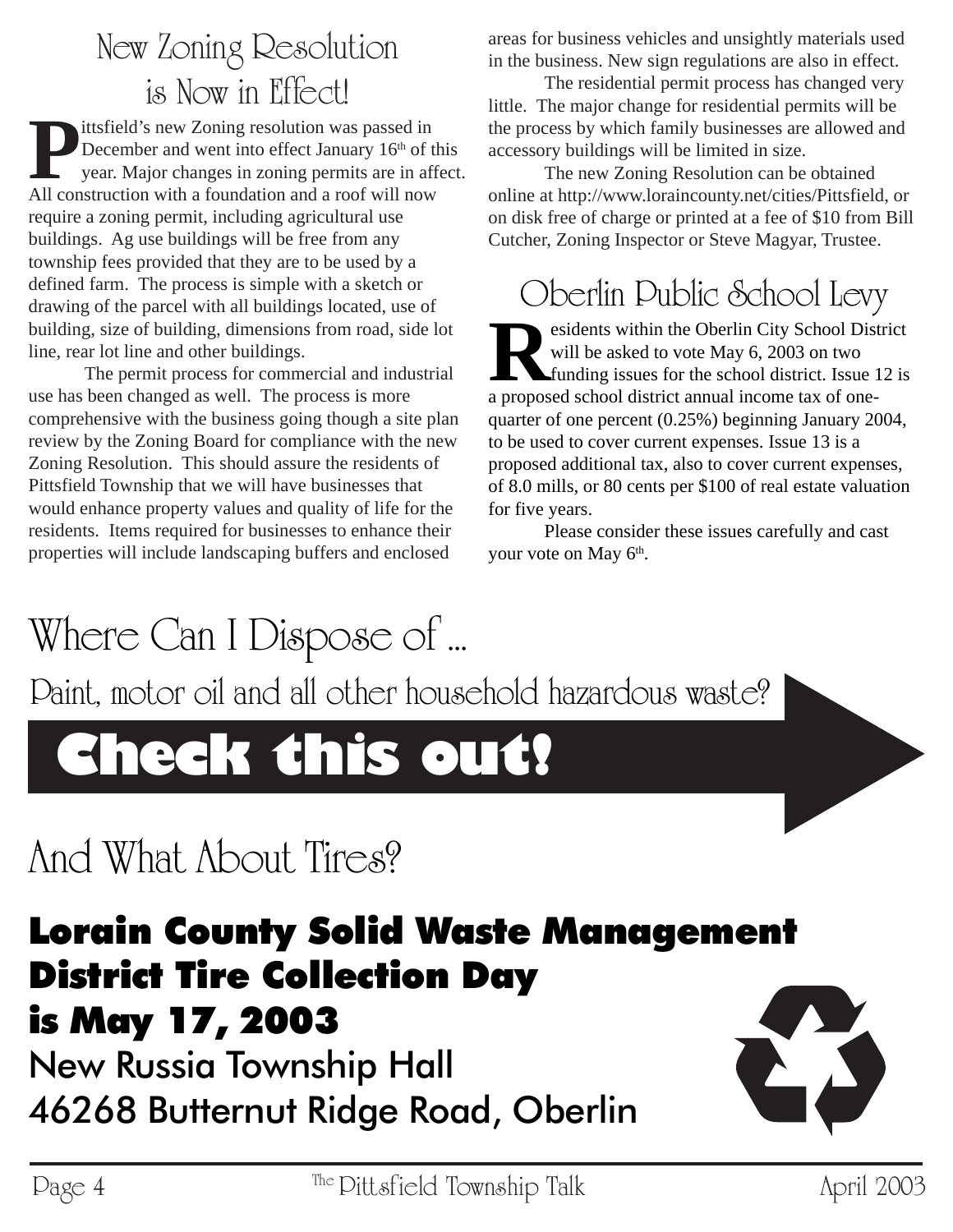### You Are Invited to...

## The Lorain County Household Hazardous Waste Collection Day

### **Saturday April 26, 2003 9:00a.m. - 3:30p.m.**

### **Lorain County Community College**

**1005 North Abbe Road, Elyria, Ohio 44035** *-or-*

#### **Lorain County Joint Vocational School 15181 State Route 58 Oberlin, Ohio 44074**

#### Acceptable Materials:



**Corrosives:** Acids and Caustics, Car Batteries, Pool Chemicals, 12 Volt Batteries, Bleach, Household Batteries

**Flammables:** Paint, Adhesives, Solvents, Turpentine, Lighter Fluid, Propane Cylinders, Paint Thinner, Used Motor Oil, Household Cleaners.

**Reactive Material:** Cyanide Poisons, Fertilizers, Pool Chlorine

**Toxics:** Rat Poison, Smoke Detectors, Mercury, Roofing Tar, Antifreeze, Flares, Medications, Driveway Sealer, Weed Killers, Insect Killers, Florescent Bulbs

### These Items NOT Acceptable!

**Ammunition, Tires, Trash, Explosives, Light bulbs, Recyclables, Biomedical waste (blood, needles), Business waste or materials**

### This program is free to ALL Lorain County residents!

### **PACKING INSTRUCTIONS**

- 1. Bring materials in original packaging if possible and tighten lids securely.
- 2. Label all items if known.
- 3. Pack leaking containers in a box surrounded by cat litter or sawdust.

Brought to you by:

The Lorain County Commissioners: Mary Jo Vasi, Betty Blair, David J. Moore and Lorain County Solid Waste Management District

> **For more information call 1-800-449-5463**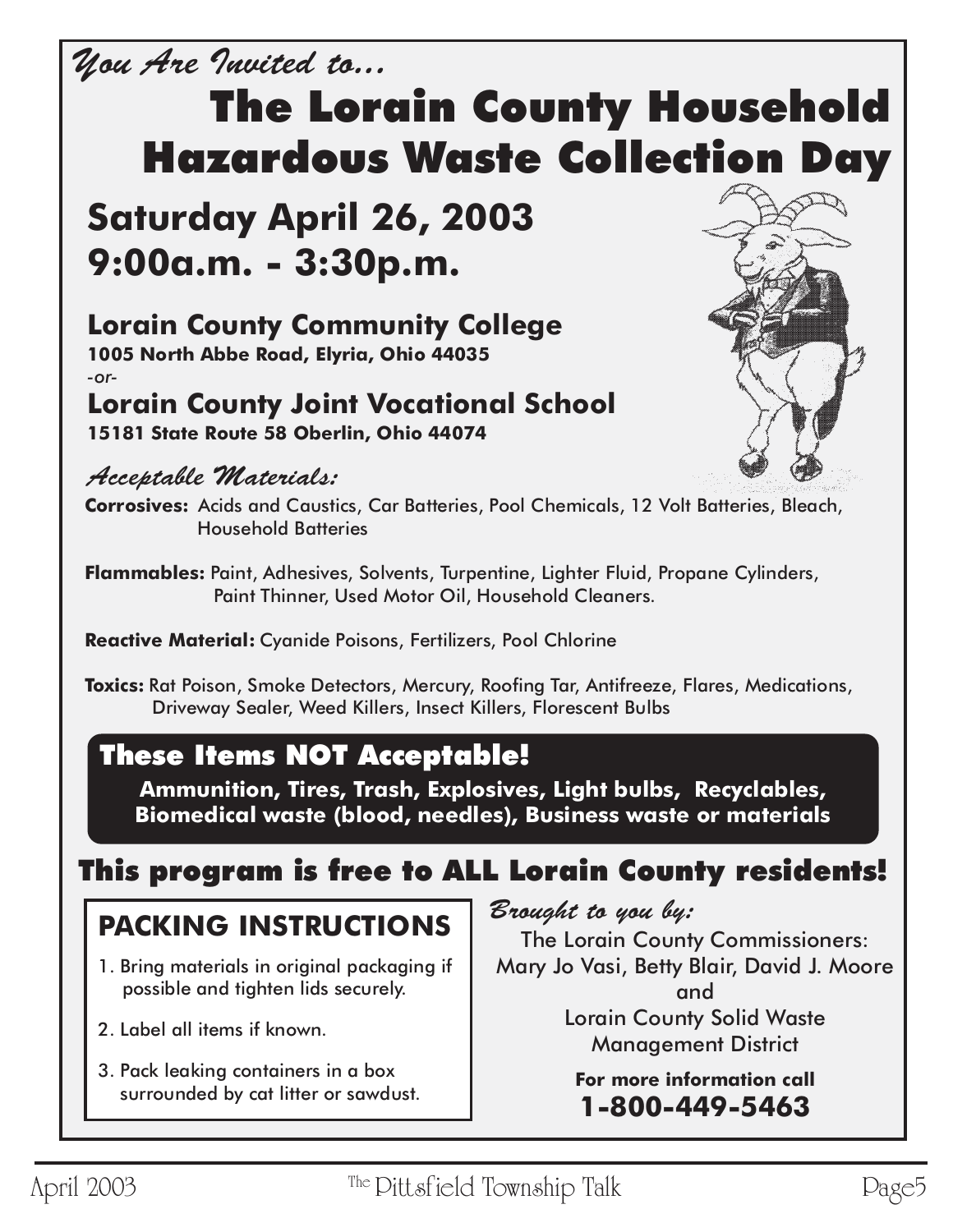## Can I Recycle My Old Fluorescent Bulbs and Ballasts?

All fluorescent bulbs and ballasts contain mercury, a hazardous substance that, when released into the environment, can contribute to neurological impairment in children and other adverse health affects. To safely dispose of this contaminate, the Lorain County Commissioners and The Lorain County Solid Waste Management District sponsor a **FREE Fluorescent Bulb and Ballast Recycling Program.**

| When:  | 2 <sup>nd</sup> Tuesday of every month from 10 a.m. to 2 p.m.                                                                                                                              |
|--------|--------------------------------------------------------------------------------------------------------------------------------------------------------------------------------------------|
| Where: | <b>The Lorain County Maintenance Warehouse</b><br><b>25 East Avenue, Elyria</b>                                                                                                            |
| Who:   | All Lorain County residents, businesses, school districts,<br>governments and non-profit organizations.                                                                                    |
| What:  | <b>Bring these items to be recycled:</b><br>Straight fluorescent tubes, all lengths<br>• U-shaped and other odd-shaped fluorescent tubes<br>• Ballasts from all fluorescent light fixtures |

- *High Intensity Discharge (HID) bulbs*
	- *1. High Pressure Sodium (HPS) Types*
	- *2. Metal Halide (MH) Type*
	- *3. Mercury Vapor (MV) Type*

#### DO NOT BRING:

- *Incandescent bulbs, spotlights and other non-fluorescent lighting*
- *Fluorescent tubes and bulbs with green metal ends (These are mercury free and may be disposed of as regular trash)*

*NOTE: Tubes and bulbs are most safely transported in the box they were originally shipped in. If not available, empty cardboard cartons for straight tubes will be available at the recycling site. If absolutely necessary, tie small bundles of tubes with twine (do not use adhesive tape.)*

### **For more information on any of these programs, call (440) 329-4550 or 1-800-HHW-LINE.**

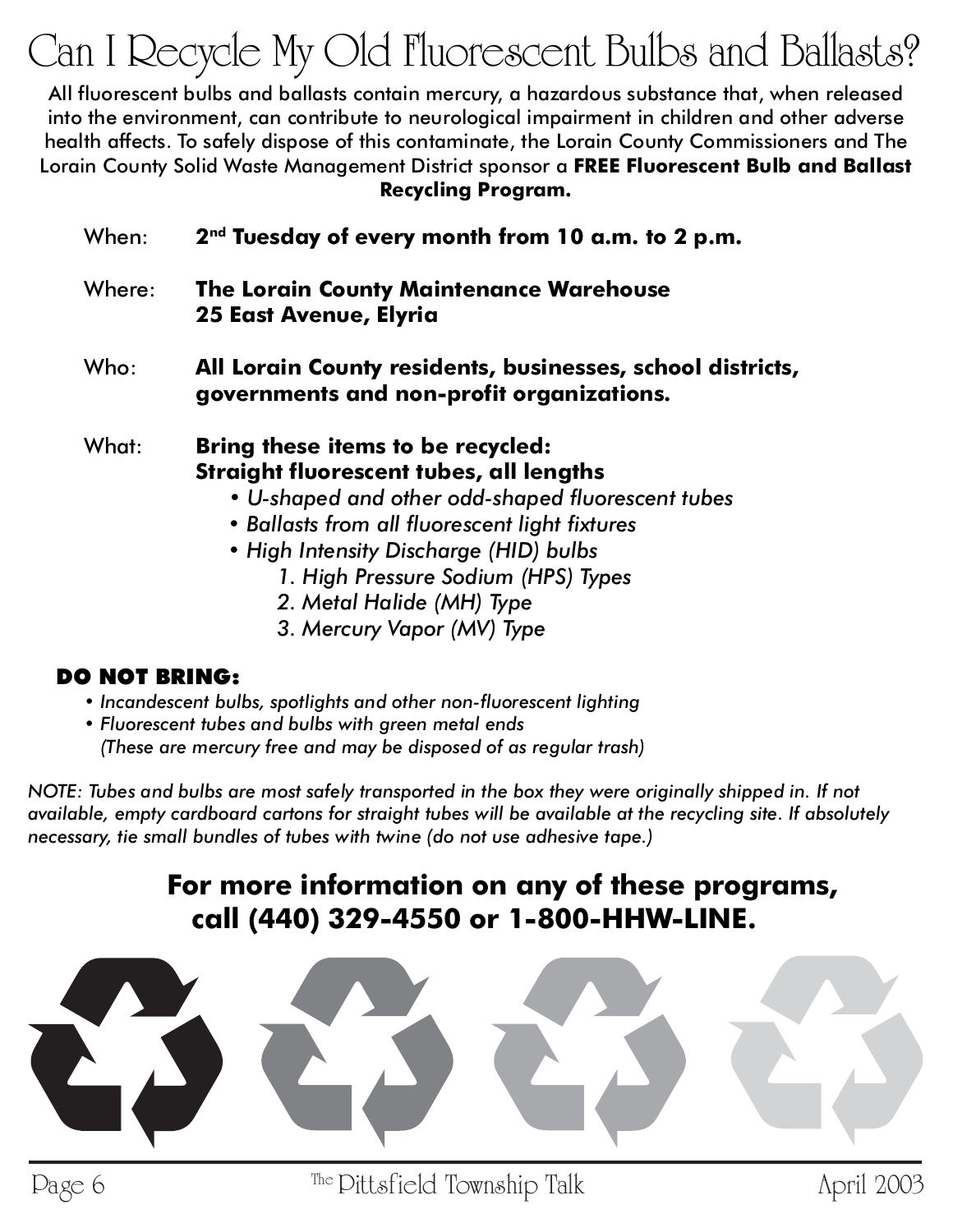### New Cure for Cabin Fever!

**Reward yourself for surviving the brutal winter months by experiencing summer a little early at Splash Zone, just a short trip from Pittsfield to 95 W. Hamilton St., Oberlin.<br>This new addition to Oberlin's recreational op** experiencing summer a little early at Splash Zone, just a This new addition to Oberlin's recreational options offers an indoor and outdoor pool (opens June 6) and an array of classes, including swim lessons for children and adults, water aerobics, yoga, kick boxing, weight training, lifeguard classes and many more. For more information call 774-5059 or attend an open house April 23 from 1 to 4 p.m.

## Ohio Turns the Big 2-0-0!!

The Lorain County Metro Parks will be celebrating Ohio's<br>
Bicentennial with a special exhibit titled, "Ohio 200: A<br>
Celebration of Lorain County's History." This exhibit,<br>
spanning the county's history from wilderness to m Bicentennial with a special exhibit titled, "Ohio 200: A spanning the county's history from wilderness to modern-day technology, will be on display at the French Creek Nature Center in Sheffield Village from April 11 through June 8. Check out the exhibit June 1 and  $2<sup>nd</sup>$  for a special highlighted section on Oberlin and June 3 through June 8 for the Wellington area.

Lorain County's historical societies are also asking the people of Lorain County to add their memories of life in Lorain County to the record of local history. Every Tuesday from 10 a.m. to 1 p.m., beginning April  $15<sup>th</sup>$  throughout the exhibit, residents are invited to share stories of winning a blue ribbon at the fair, shopping at Penny's in downtown Elyria, surviving the Pittsfield tornado or any bit of history you personally saw or took part in. For more information about the exhibit or any of the special bicentennial programs, call (440) 949-5200.

Anyone interested in helping to develop a comprehensive history of Pittsfield Township, please contact Clerk Jim McConnell. Especially if you have pictures or family history that should be included in a history of the Township, let Jim know. Once the level of interest is known, the Trustees will determine how best to proceed with such a project.



### Memorial Day **Activities**

**I**t may seem hard to believe but Memorial Day is only a few weeks away. Each year a group of dedicated

individuals plans and provides a small but fitting memorial service in remembrance of township

veterans. The service usually starts at 10 am at the Community Church and includes a ceremony at the monuments in the park. Additionally, township youth place bouquets of flowers at the grave of every veteran buried in the township cemeteries.

Please join in the service this coming Memorial Day, May 26<sup>th</sup>. If you would like to help with the service, contact Charles Carter, at 774-3151. And if you can help provide flowers for the cemetery bouquets, that assistance is always appreciated. Jean McConnell would welcome any donations from your yards and gardens. She can be reached at 775-3355 if you can let her know what you can provide or bring the donations to the Community Church by 8 am on Memorial Day.

## Local Government Funds

s most of you are probably aware, the State Legislature has<br>recently passed budget legislation that attempts to address<br>the funding shortfall that has developed in state government.<br>One of the most significant ways this de recently passed budget legislation that attempts to address One of the most significant ways this deficit is being addressed is by reducing local government funds that are normally distributed from state tax revenues through the county auditors to townships, villages, cities and libraries.

Pittsfield Township stands to lose as much as \$5000.00 or more as a result of this action. Perhaps as important as the actual dollars is the irritating tendency of the state government to balance their budgets by withholding funds from local governments. You might want to have a discussion with your state legislator about the issue. Lets make them aware that the next time they need to balance the budget, doing it on the backs of our local governments could be politically painful to them.

## Spring and Summer Road Work

**P**ittsfield Township has some of the best roads of any Lorain County township. In order to keep them in good shape, the Trustees have determined which roads will get attention this spring and summer. Hughes Road will see the most activity with the portion from St. Rt. 58 to Quarry Road being completely resurfaced. Some financial assistance from the Ohio Public Works Commission will help defray the cost. This project will include a significant safety consideration by making the approaches to the Lake Shore railway crossing less severe.



Additionally, Hughes Road from Hallauer Road to West Road will receive a chip and seal coat as will Pitts Road from Merriam

Road to Whitney Road and Whitney Road from St. Rt. 58 to PittsRoad. The chip and seal work is likely to be done in June while the resurfacing work will most likely be later in the summer.

### Financial Settlement with Oberlin

The Trustees recently reached an agreement with the City of Oberlin for payment of past due tax revenues owed the Township. These monies were due based on a twelve year old agreement between the City and the Township. This Oberlin for payment of past due tax revenues owed the old agreement between the City and the Township. This agreement was negotiated when the Ames department store was being built and that property was annexed by the City of Oberlin.

As partial compensation for the permanent annexation of township property into the City, the Township expected to receive certain tax reimbursements. Due to a lot of factors, the majority of these payments had not been made. After thorough research and review, both entities agreed that Oberlin owed Pittsfield Township \$58,115.69.

A revised agreement that is simpler to administer and more clearly meets the best interests of both the City and the Township is currently being negotiated. The original agreement was innovative for its time and it is anticipated the revised agreement will also set standards for favorable relationships between a municipality and its neighboring townships.